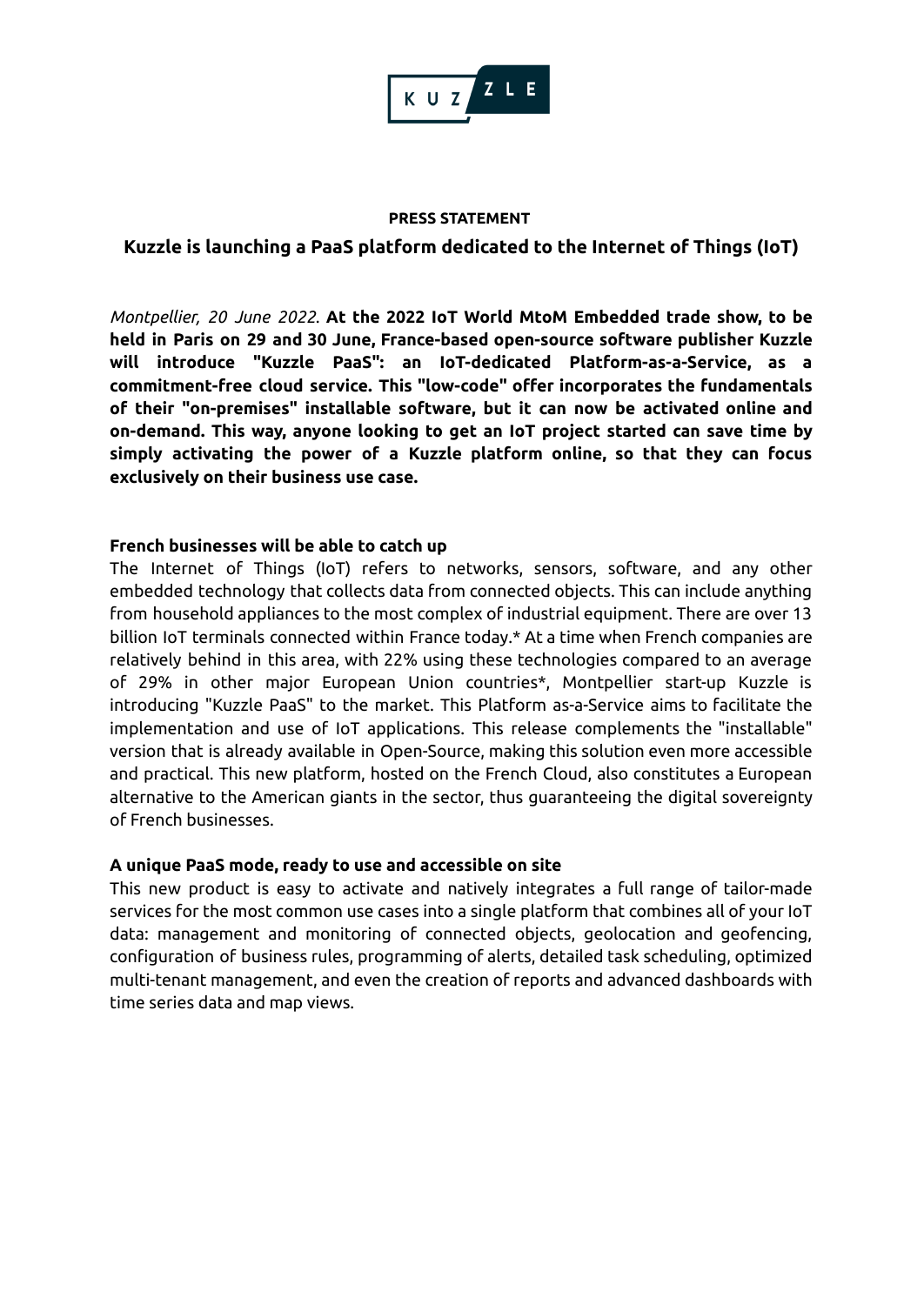

This innovative solution is available online "as-a-Service" and can be migrated at any time to an existing computer system with an "on-premises" installation, giving users complete control over their IoT services and their data. Since its code is entirely open source, Kuzzle IoT is data agnostic and interoperable, and multi-device, multi-network, and multi-protocol compatible. An excellent way to support the scaling up of IoT projects, well beyond the proof of concept (PoC) or proof of value (PoV) stages of new IoT services.

## **A "low-code" solution, designed for users**

"Kuzzle PaaS" is primarily aimed at technical professionals who can use the platform without having to install it, but also at business users in smart logistics, smart transport, smart industry, or even asset tracking. The Kuzzle teams have taken particular care to develop their tool in such a way that newbie users can implement their platforms with as few lines of code as possible. In concrete terms, "Kuzzle PaaS" users have the broadest capabilities to deploy their IoT projects faster than ever, activating hosting services and top-notch infrastructure management without a moment's delay.

## **A soon-to-be-indispensable toolbox**

Each instance of the user interface is configured for optimal performance, in terms of both high availability and scalability. The "Kuzzle PaaS" platform is highly customizable for each user's application and needs, and users are always able to add new services and mobilise additional resources on demand. Customizable, secure and scalable, it certainly seems to be a cloud solution that will soon be difficult to live without.

*"With this PaaS platform, we are taking a new strategic step: offering the most comprehensive and easy-to-use solution on the market and making it accessible to the largest possible number of people. We will continue to develop our platform to make it ever more efficient, intuitive, intelligent, and valuable to our customers*", noted Kuzzle's CEO Jacques Le Conte.

*\* Source : Destatis Eurostat*

#### **About Kuzzle**

Kuzzle is the publisher of Kuzzle IoT, an open-source expert software platform for the Internet of Things and data management. Designed and developed by French engineers, the Kuzzle platform accelerates the deployment of IoT applications by offering an open-source, open-standard solution. Kuzzle IoT has been adopted and deployed by major groups such as Bouygues, Eiffage, SNCF, La Poste, and local authorities such as the Syndicat Départemental d'Energie et d'Equipement du Finistère. https://kuzzle.io/

#### **Press contact Kuzzle Agence Hïkou**

Sophie Imbach Communication & Marketing Manager : [simbach@kuzzle.io](mailto:simbach@kuzzle.io)

Marion Chanson [marion@hikou.fr](mailto:marion@hikou.fr) - 06 15 71 16 76